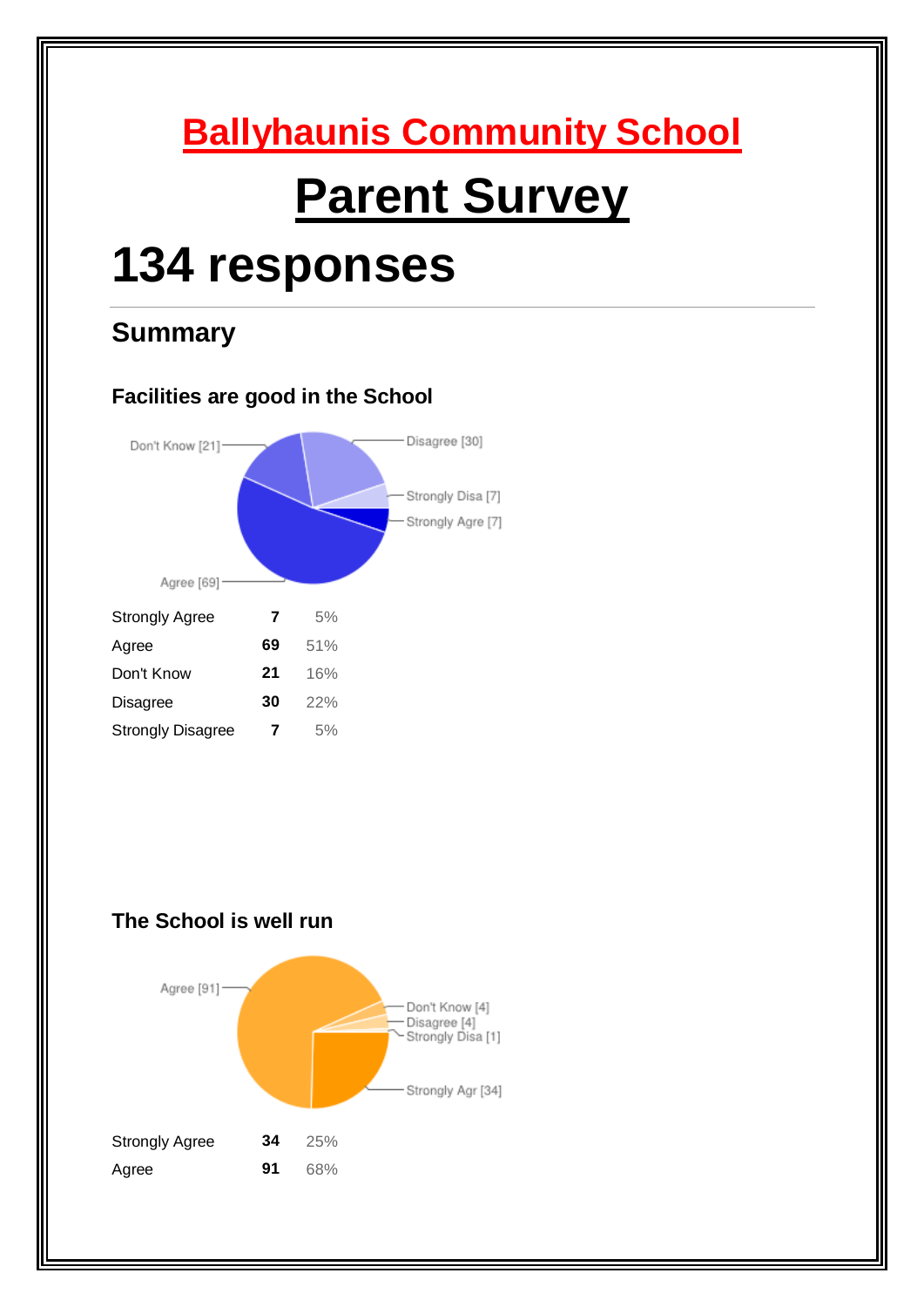| Don't Know               | 4 | 3%    |
|--------------------------|---|-------|
| <b>Disagree</b>          | 4 | 3%    |
| <b>Strongly Disagree</b> | 1 | $1\%$ |

# **Discipline is good in the School**



# **I am aware of the code of behaviour/school rules**

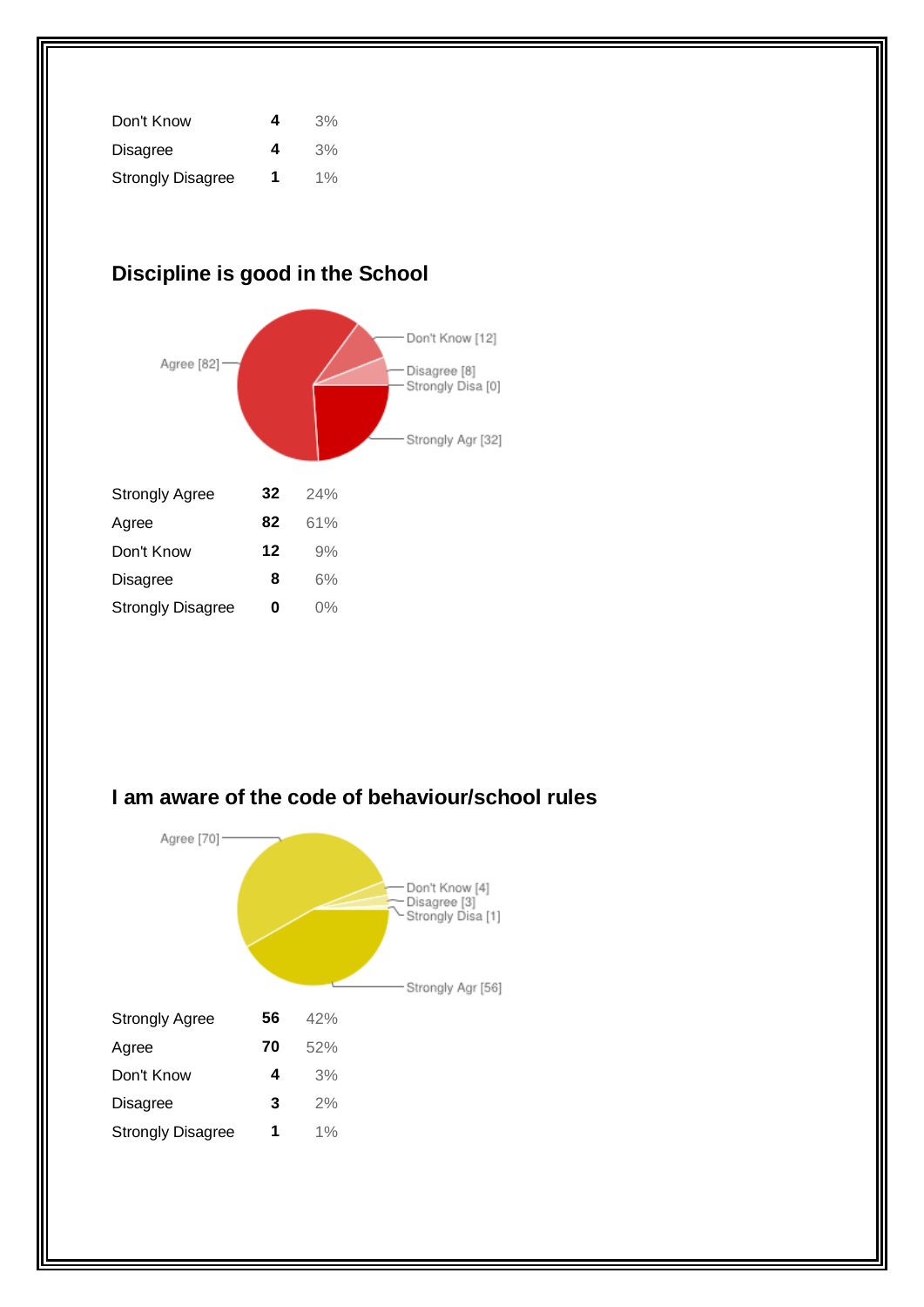## **There is good contact between the school and home**



## **I am aware of the work of the school's Parents Association**

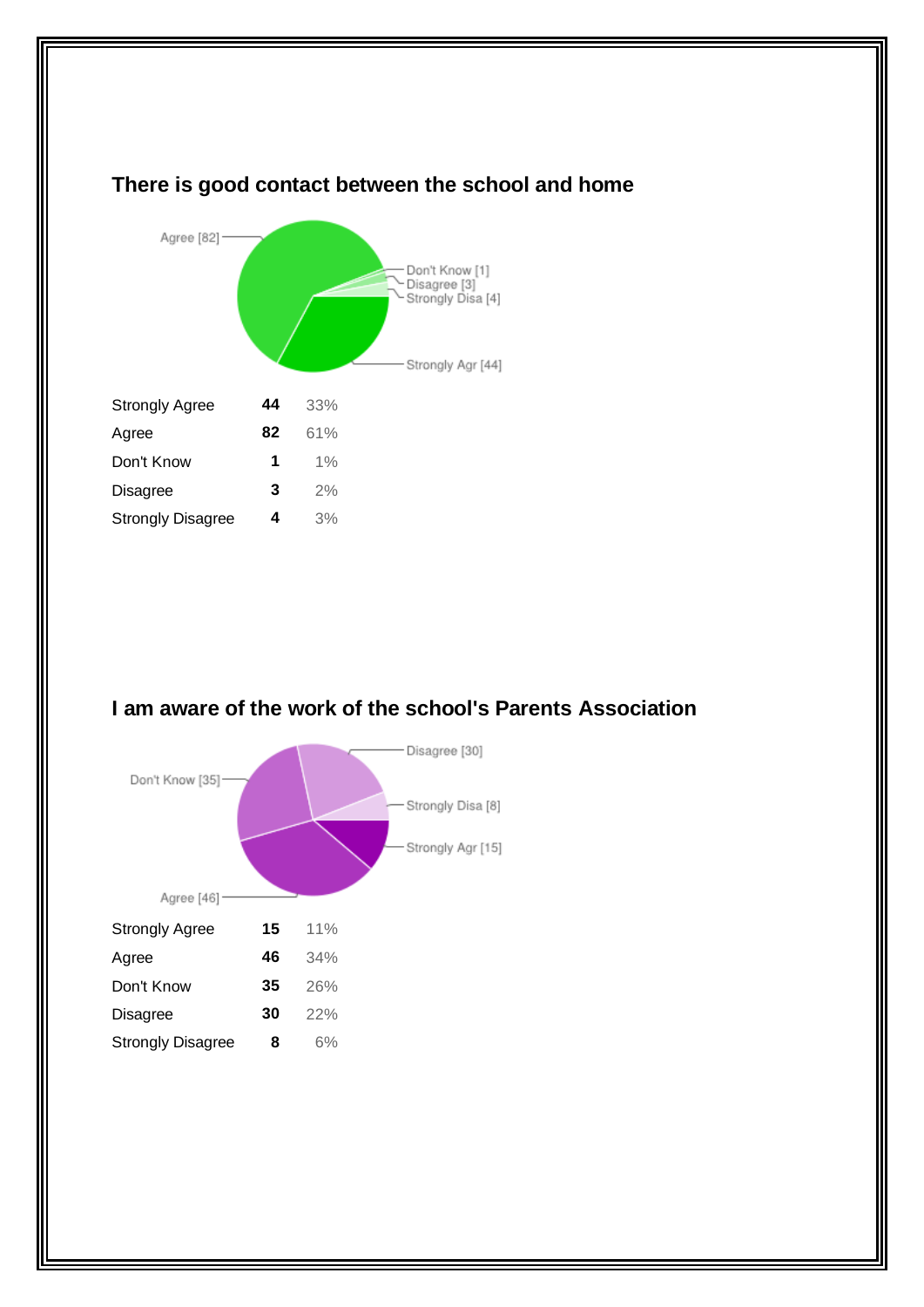

## **The information about how to enrol my child in the school was clear**

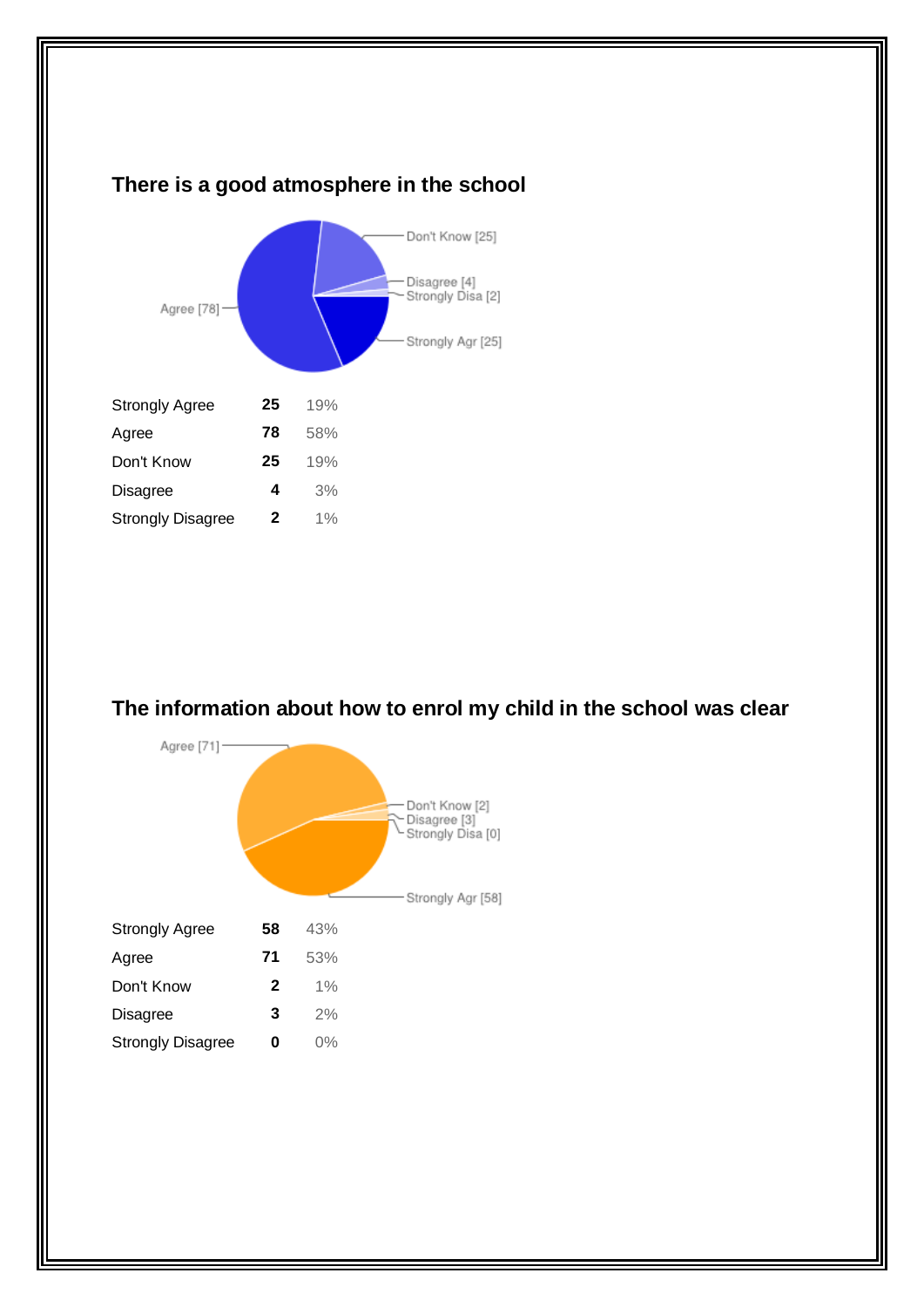## **The school made my child welcome when he/she first enrolled**



## **The school helps my child's social and personal development**

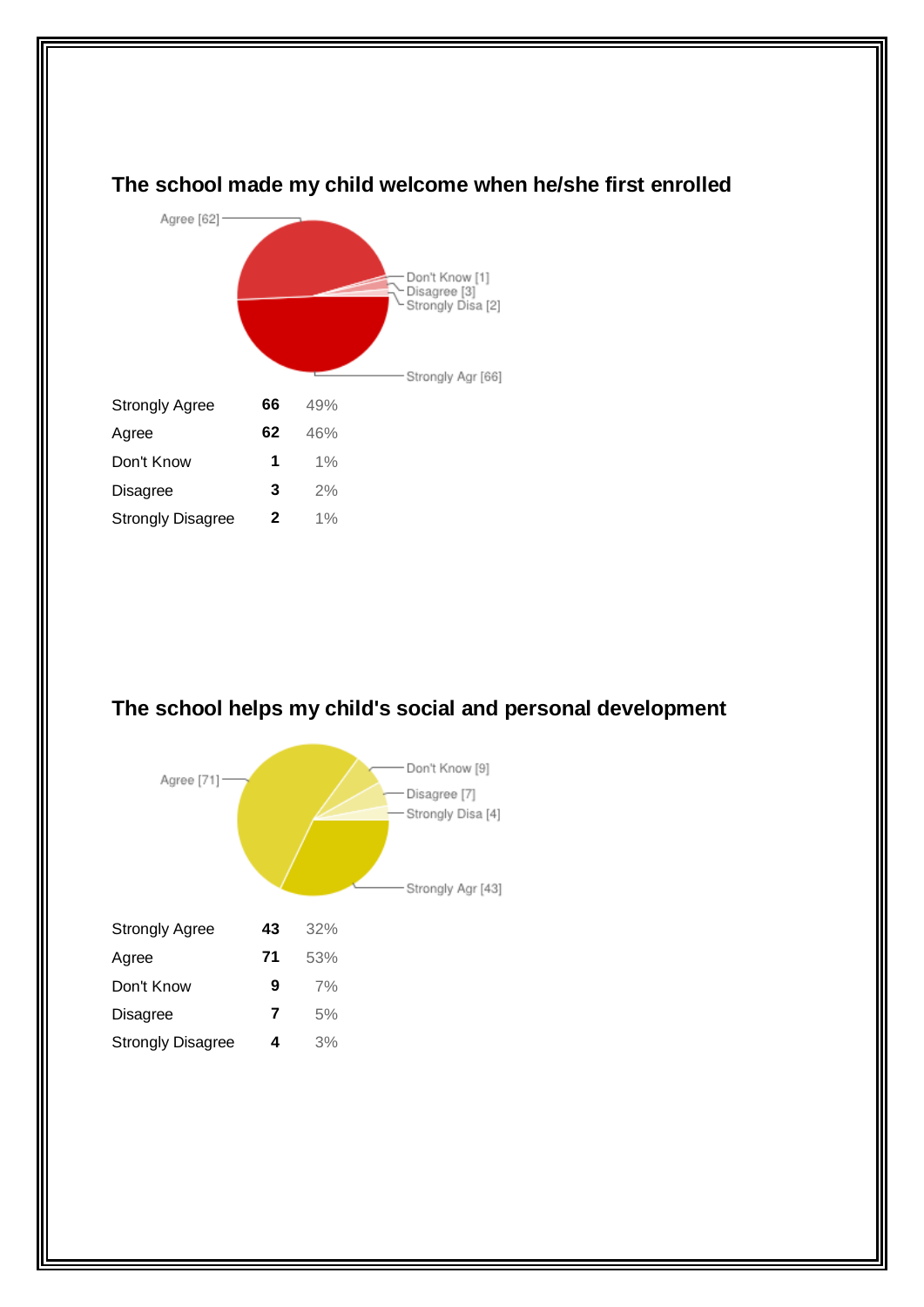

## **I know who to talk to in the school if there is a problem**

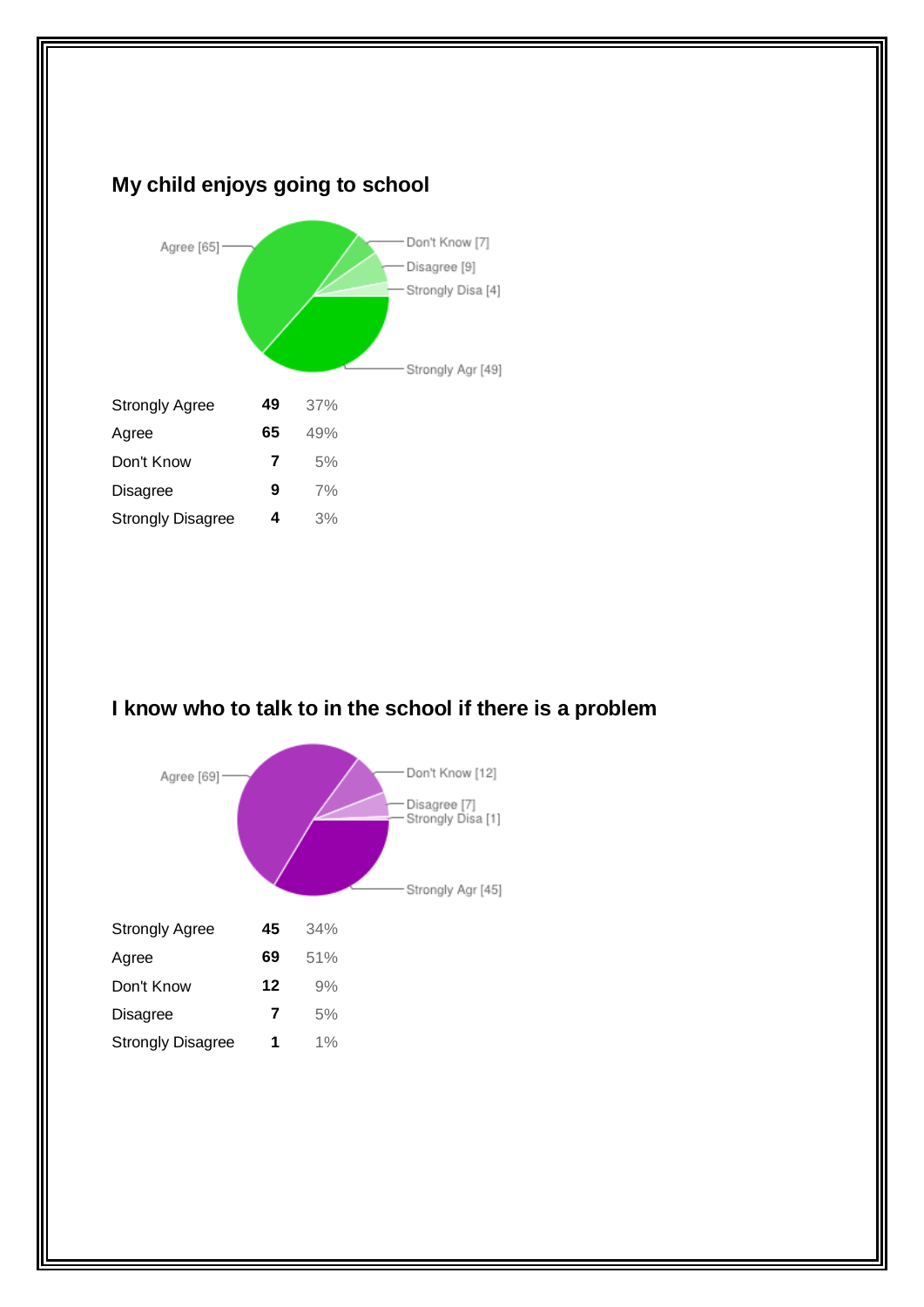

# **The school pays attention to drugs and alcohol issues**

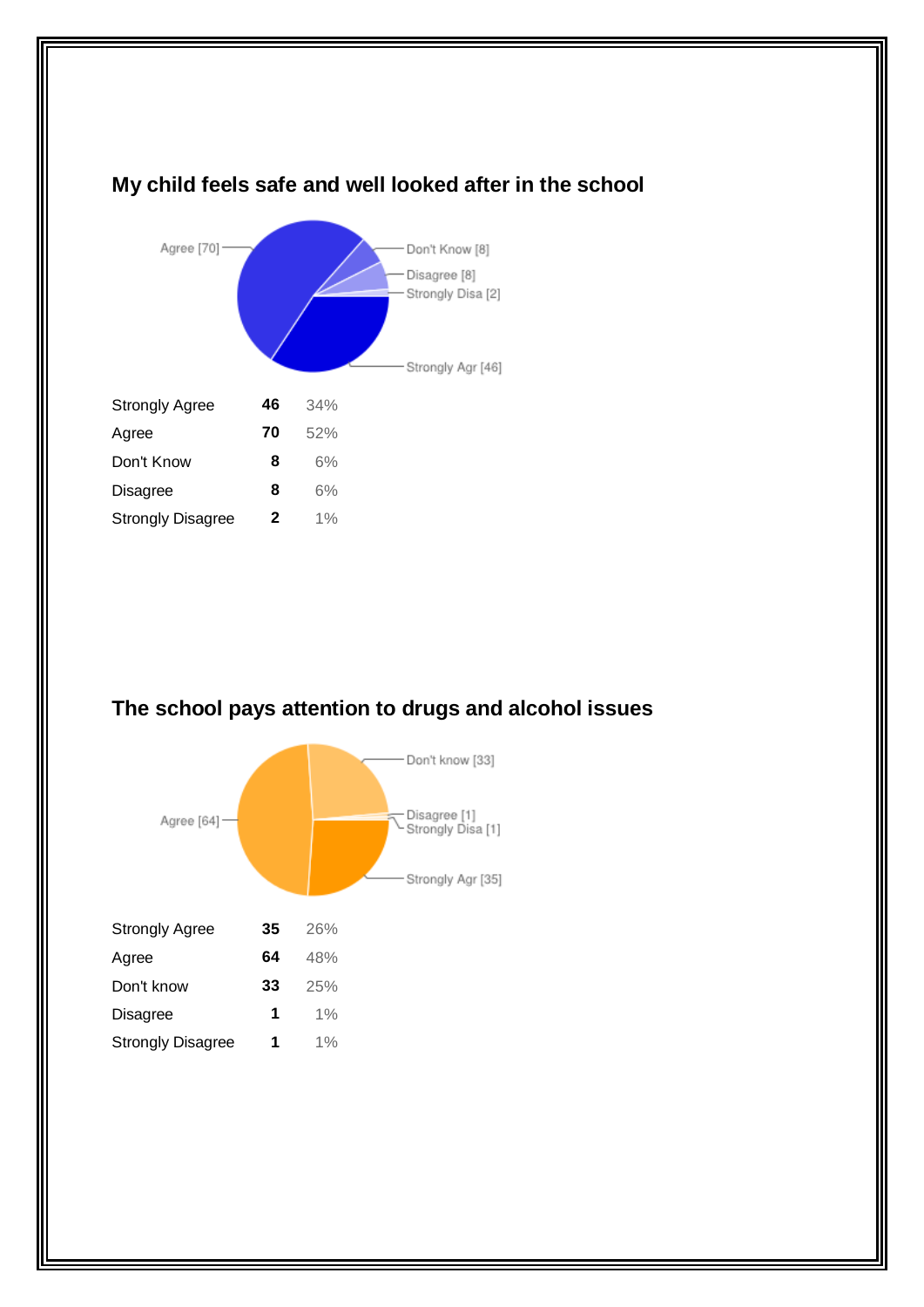

# **I am satisfied with the way bullying is dealt with by the school**

# **My child is involved in activities (e.g music/sport) outside class time**

|                          |    |       | Don't Know [4]    |
|--------------------------|----|-------|-------------------|
| Agree [61]-              |    |       | Disagree [19]     |
|                          |    |       | Strongly Disa [2] |
|                          |    |       | Strongly Agr [48] |
| <b>Strongly Agree</b>    | 48 | 36%   |                   |
| Agree                    | 61 | 46%   |                   |
| Don't Know               | 4  | 3%    |                   |
| <b>Disagree</b>          | 19 | 14%   |                   |
| <b>Strongly Disagree</b> | 2  | $1\%$ |                   |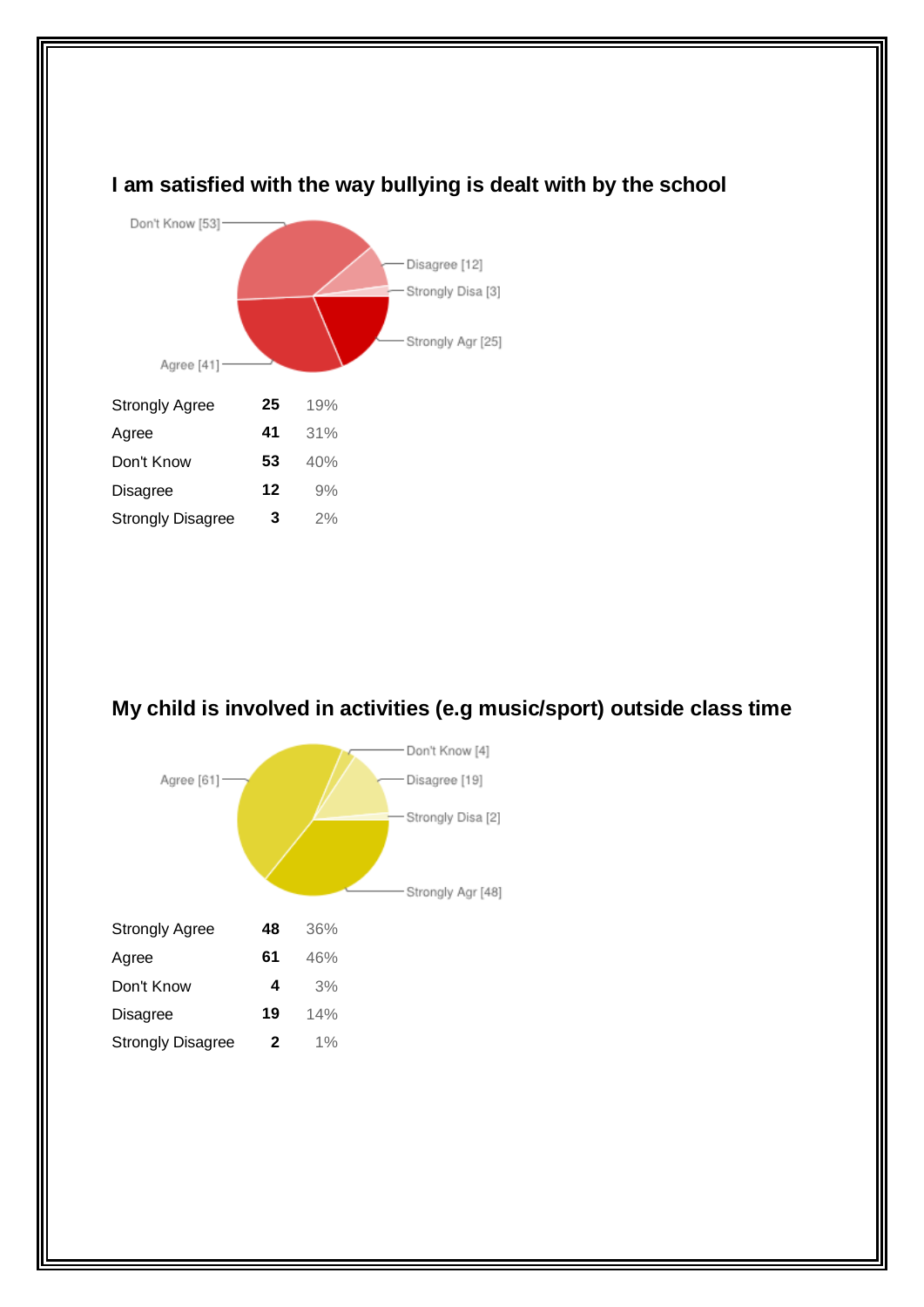

# **My child is doing well in school**

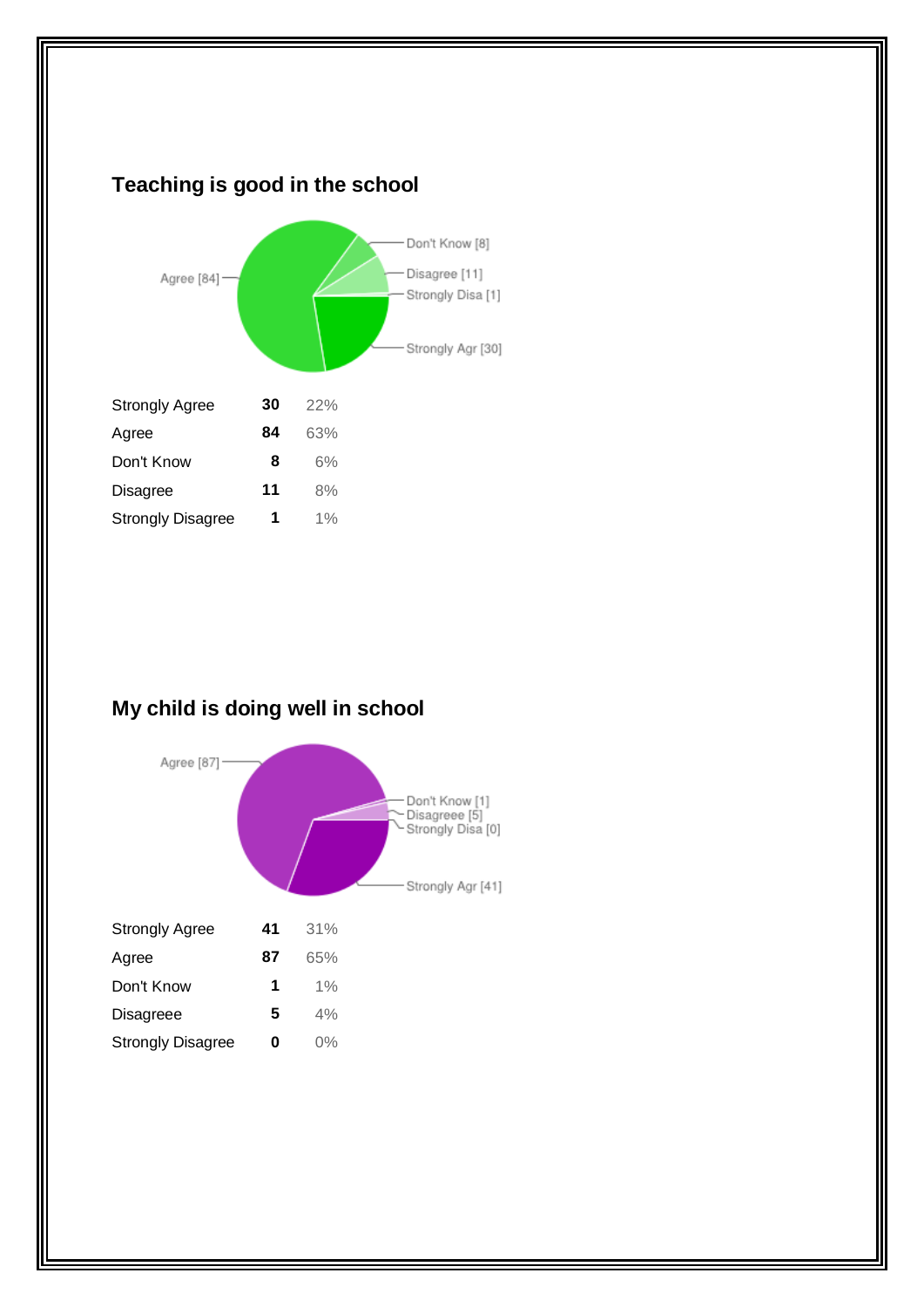

## **I am happy with the amount of homework my child gets**

## **School reports give me a good picture of how my child is doing**

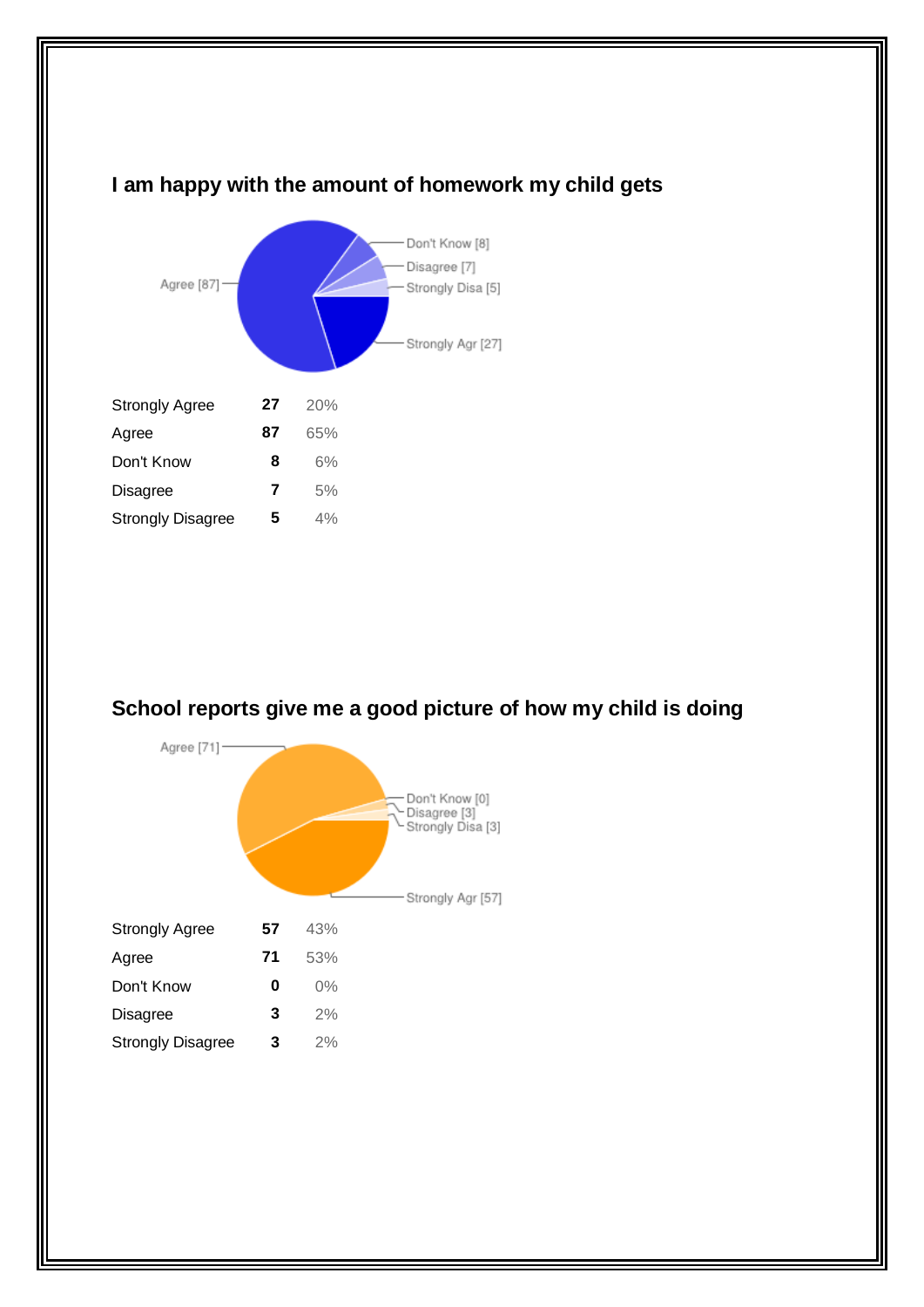

### **I received good advice from the school about my child's subject choices**



## **My child has very few free classes in a week**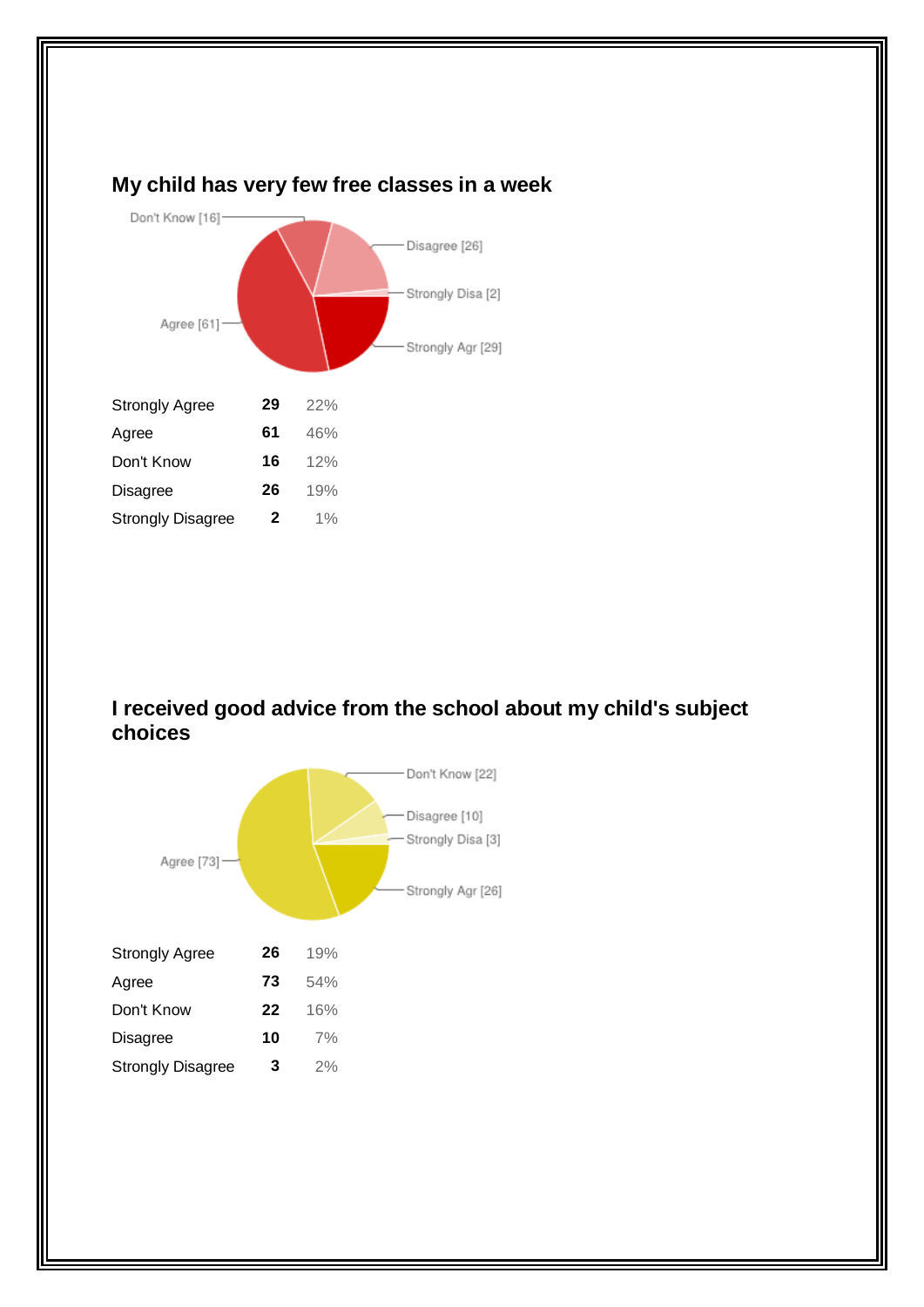

# **I sign my child's homework journal on a daily basis**



# **Teachers regularly check my child's written work**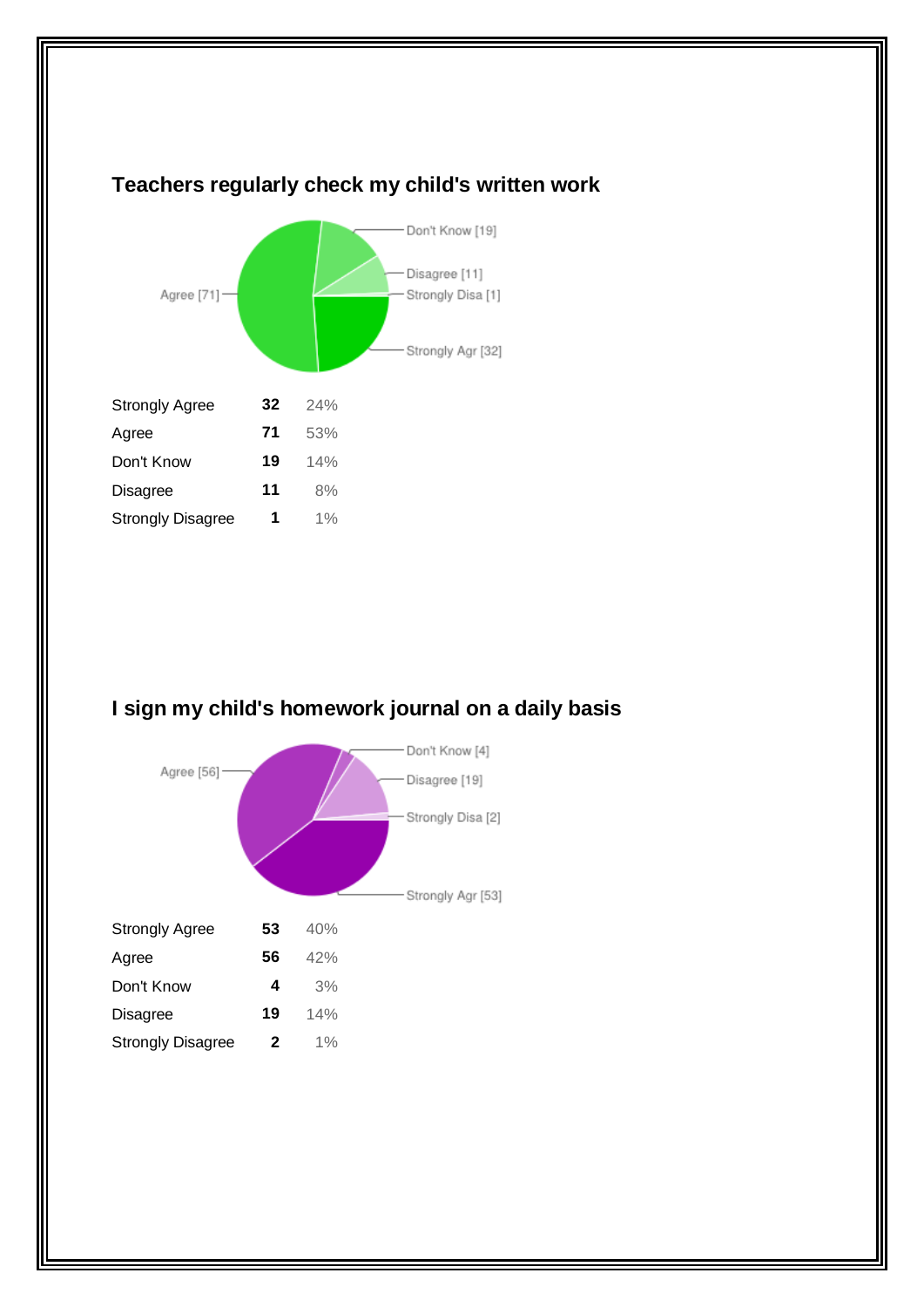

# **The schools consults me if my child needs extra help**

## **There are good arrangements for parent/teacher meetings**

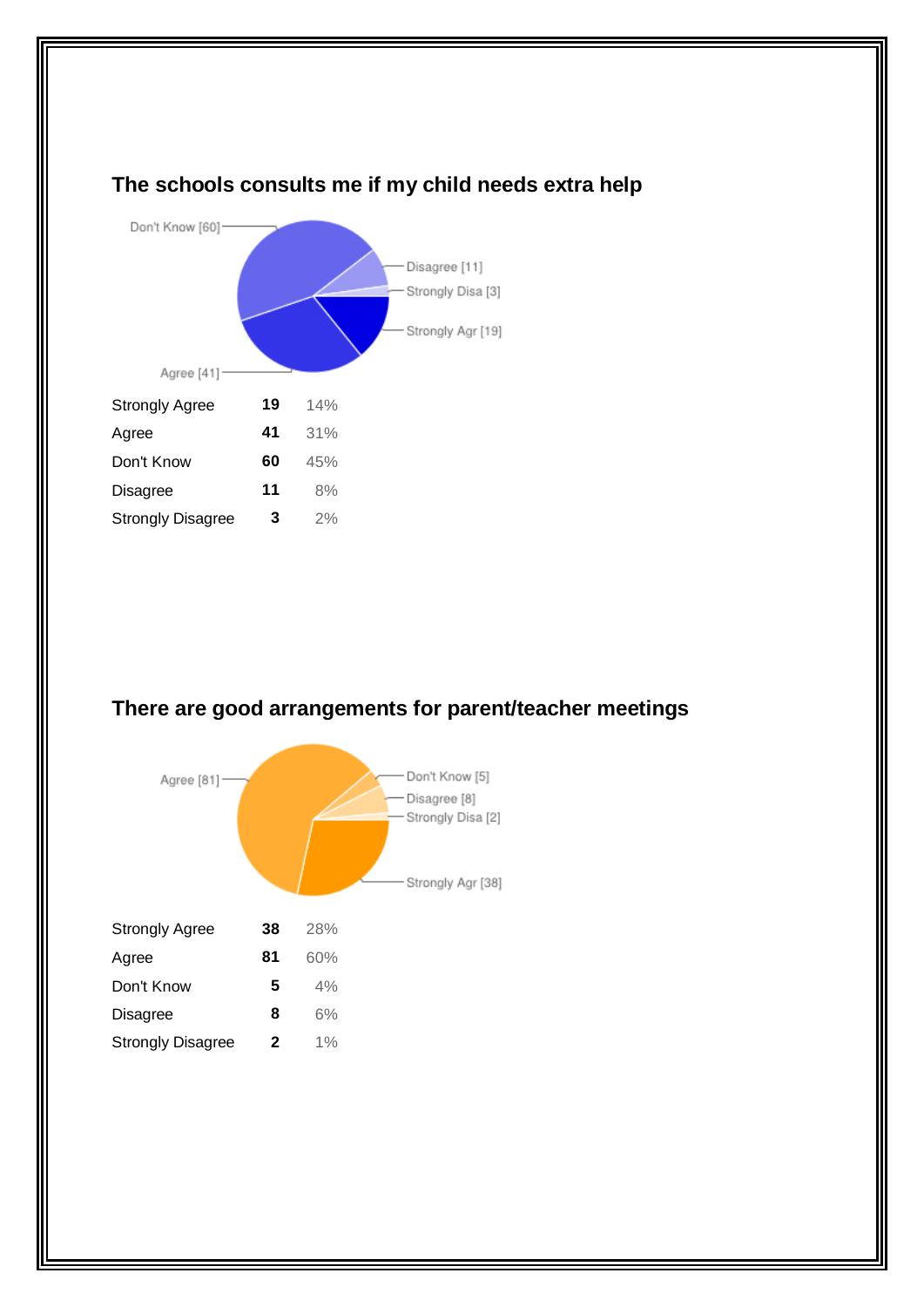



#### **If I have a problem with the school I get a fair hearing**